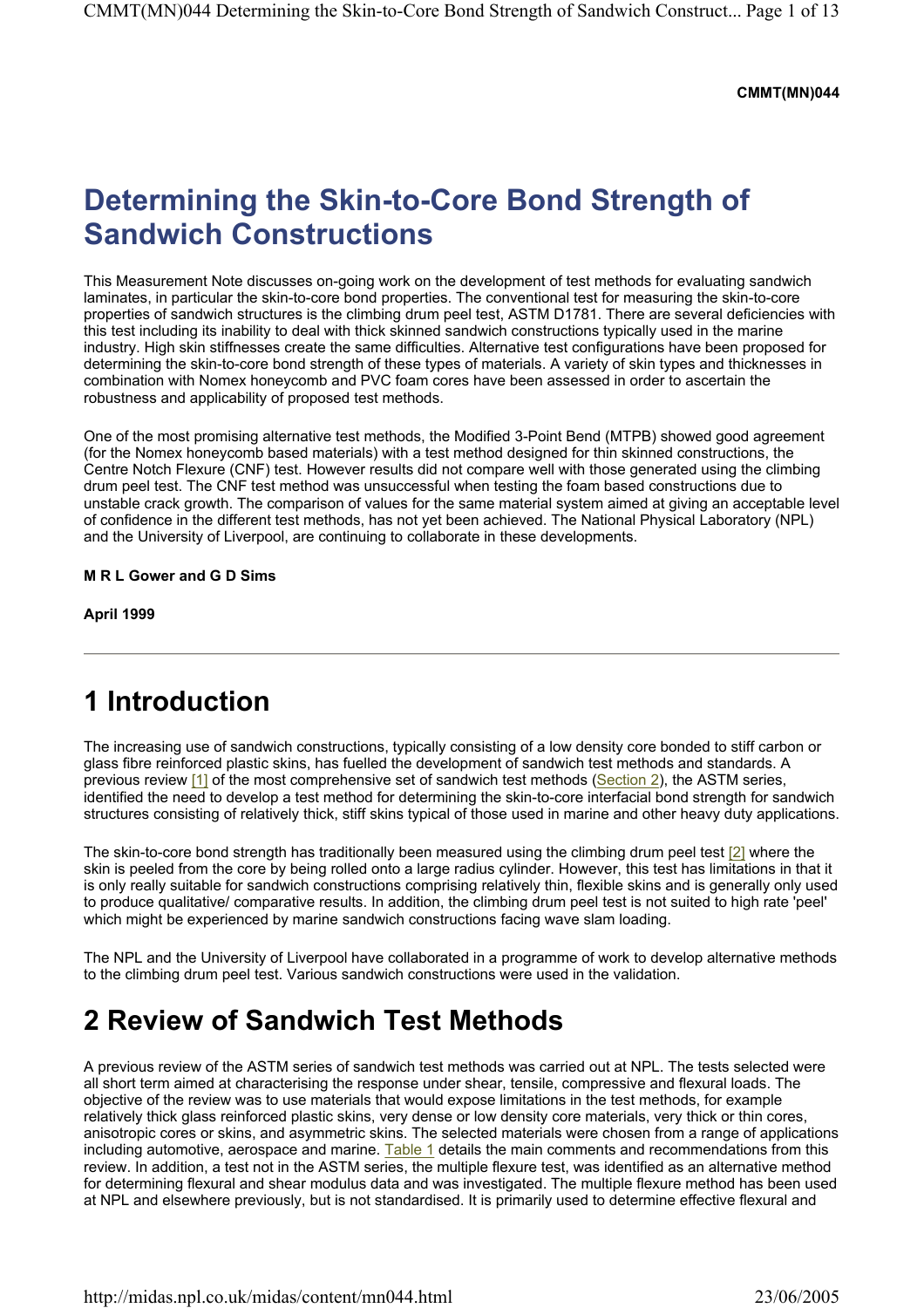shear moduli for sandwich panels although moduli can also be calculated for the core and skins. The method is based on repeated 3-point elastic loading of a single specimen at different spans and then analysis of the data as straight line plots to yield moduli. A draft procedure has been written at NPL for the multiple flexure test and a round robin study completed to provide validation data. Results from this study show that the method has promise but needs further investigation and refinement.

|  |  | Table 1 A summary of findings from the previous review of ASTM sandwich test methods |
|--|--|--------------------------------------------------------------------------------------|
|  |  |                                                                                      |

| <b>ASTM Standard</b><br><b>Test Method</b>                         | <b>Comments</b>                                                                                                                                                                                                          | <b>Recommendations</b>                                                                                                                     |
|--------------------------------------------------------------------|--------------------------------------------------------------------------------------------------------------------------------------------------------------------------------------------------------------------------|--------------------------------------------------------------------------------------------------------------------------------------------|
| C273 - Shear<br>Properties of<br>Sandwich Core                     | • specimen needs to be adhesively bonded to<br>loading plates,                                                                                                                                                           | • modify present jig to account for<br>complementary shear stresses,                                                                       |
| <b>Materials</b>                                                   | • no provision for complementary shear<br>stresses,                                                                                                                                                                      | • use alternative test method such as<br>ASTM C393 or the flexure/shear<br>classification test method for                                  |
|                                                                    | • peel stresses induced.                                                                                                                                                                                                 | determination of shear properties.                                                                                                         |
| C297 - Flatwise<br>Tensile Strength of<br>Sandwich                 | • ASTM recommended jig design not stiff<br>enough,                                                                                                                                                                       | • more guidance needed on types of<br>adhesive appropriate to different matrix<br>skins/cores,                                             |
| Constructions                                                      | • bonding of specimens to loading blocks is<br>critical to alignment,                                                                                                                                                    | • re-design loading and bonding jig to<br>improve alignment,                                                                               |
|                                                                    | • difficulty in bonding thermoplastic matrix<br>skins to loading blocks,                                                                                                                                                 | • no need to include percentage of<br>failed area of specimens.                                                                            |
|                                                                    | • test report requires percentage of failed area<br>of each specimen which is difficult to quote<br>accurately.                                                                                                          |                                                                                                                                            |
| C364 - Edgewise<br>Compressive<br>Properties of<br>Sandwich Cores. | • not enough guidance on which type of end<br>support to use for different materials.                                                                                                                                    | • types of end support need to be<br>recommended for different core types.                                                                 |
| C365 - Flatwise<br>Compressive<br>Properties of<br>Sandwich Cores. | • strength based on 2% strain value - not<br>appropriate for some foam cores,<br>• measurement of displacement (LVDT<br>through hole in centre of specimen) may<br>weaken specimen.                                      | • use a 10% strain value for<br>determination of strength as in ISO 844<br>- "Cellular Plastics - Compression Test<br>of Rigid Materials". |
| C393 - Flexural                                                    | • flexural and shear moduli calculated from                                                                                                                                                                              | • for measurement of moduli the                                                                                                            |
| Properties of<br>Sandwich<br>Constructions                         | the results of tests at only 2 spans.                                                                                                                                                                                    | multiple flexure test could be adopted<br>as an alternative.                                                                               |
| D1781 - Climbing<br>Drum Peel for<br>Adhesives.                    | • test not applicable to thick skinned sandwich<br>structures,                                                                                                                                                           | • a new test is required for thick<br>skinned sandwich constructions,                                                                      |
|                                                                    | • for successful testing of cross ply skinned<br>constructions the ply nearest to the core<br>should not be orientated more than 45° from<br>the loading direction. Otherwise the inner<br>most ply is left on the core. | • an additional clause regarding the<br>orientation of cross ply skins to the<br>loading direction needs to be included.                   |

# **3 The Climbing Drum Peel Test**

The climbing drum peel test (ASTM D1781- 93), illustrated in Figure 1(a), is used to determine the peel resistance of the adhesive bond between the relatively flexible skin of a sandwich panel and its core, or between a relatively flexible adherend and a rigid adherend.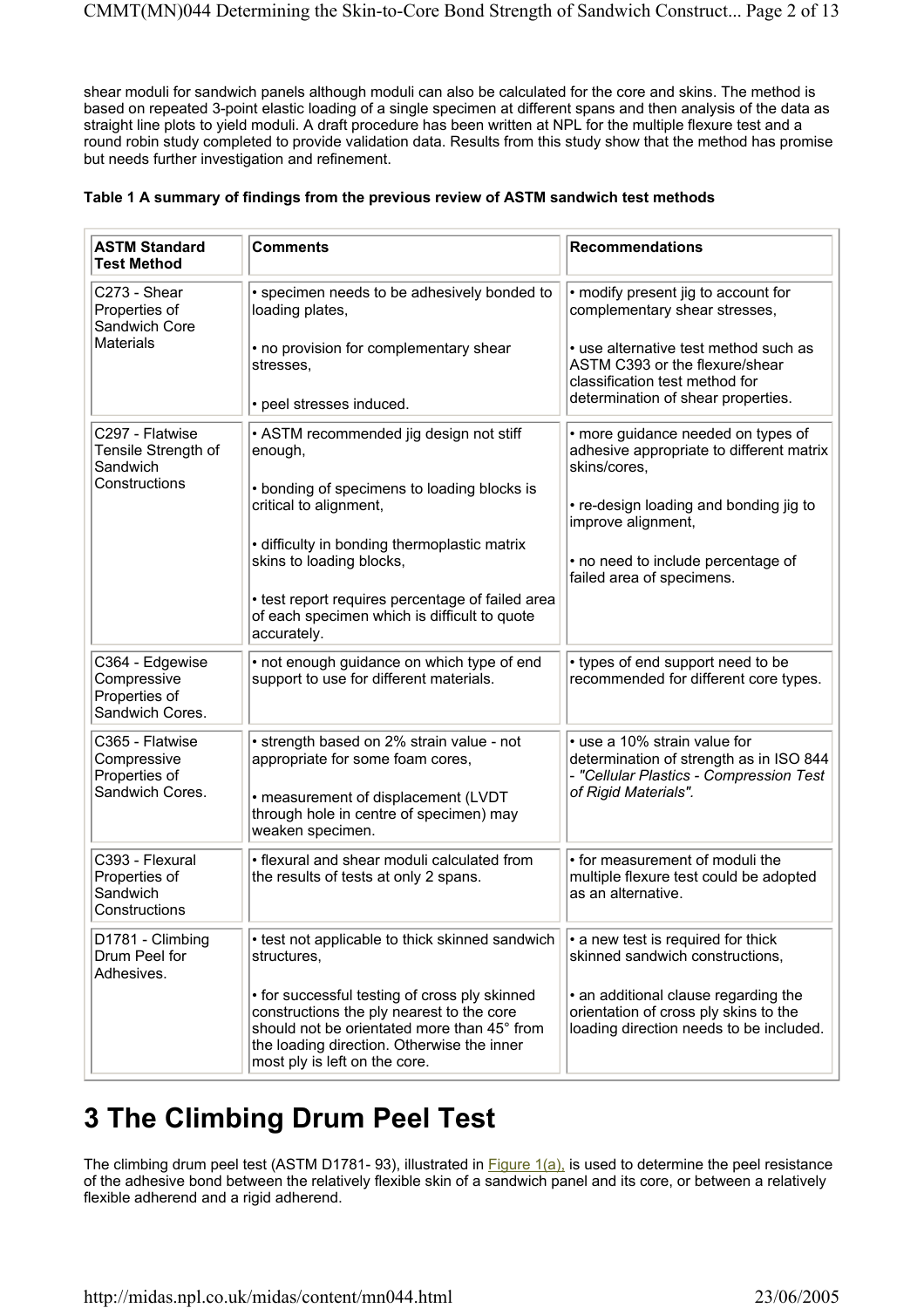Test specimens are typically 76 mm wide by 350 mm long and are machined to have a 25 mm overhang of one skin at each end of the specimen. One end of the overhanging skin is clamped to the top of the apparatus whilst the other is clamped to the drum. The apparatus is configured so that as the test machine crosshead moves down (at a recommended rate of 25.4 mm/min) the drum is rolled upwards, peeling the skin from the core. A typical output trace from the test is shown in Figure 1(b).

Initially the load increases elastically until, ideally, skin/core interfacial fracture is initiated. The load versus displacement trace then levels out as the crack propagates along the skin-to-core interface. The ASTM standard requires that the 'peel strength' is calculated from the measured load as a torque resistance. The value of torque calculated depends on whether compensation has been made for the torque required to simply roll the drum up the apparatus and/or the torque required to roll the skin up.

In Figure 1(b), the drum resistance is shown as 115N, the glass fibre skin trace includes the drum contribution and the Nomex/glass trace includes both the skin and drum contributions. If the 'peel strength' of the adhesive alone is required then the above compensations are required. The peel strength is then the difference between the two torque values.

As the skin thickness and/or the stiffness increases, the torque due to the skin and drum alone increases as a proportion of the total torque measured. The difference between these two values should not fall too low (say, less than 50% of the total torque value) if the test is to maintain sensitivity, particularly if the output trace oscillates as shown in Figure 1(b). In addition, for a skin stiffness or thickness above a critical value, the load required to deform the skin around the drum will exceed the load capability of the jig.

If comparative values between panels are required then as long as the panels are identical no compensation will be required. The test is generally used for comparative purposes rather than for absolute measurements and therefore tends to be regarded as being a process/quality control test.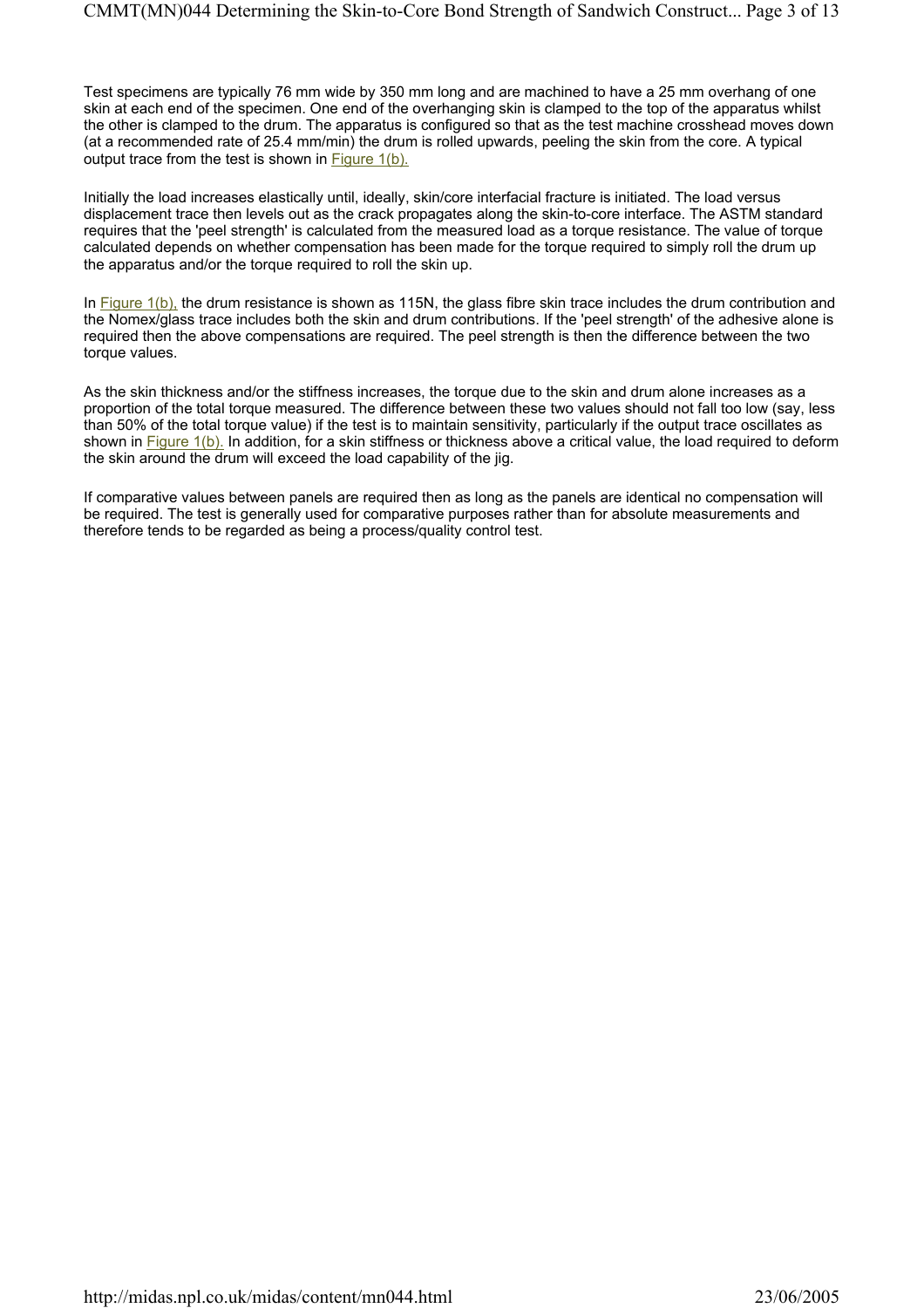

**Figure 1 (a) Schematic of climbing drum peel test (ASTM D1781 [2]).**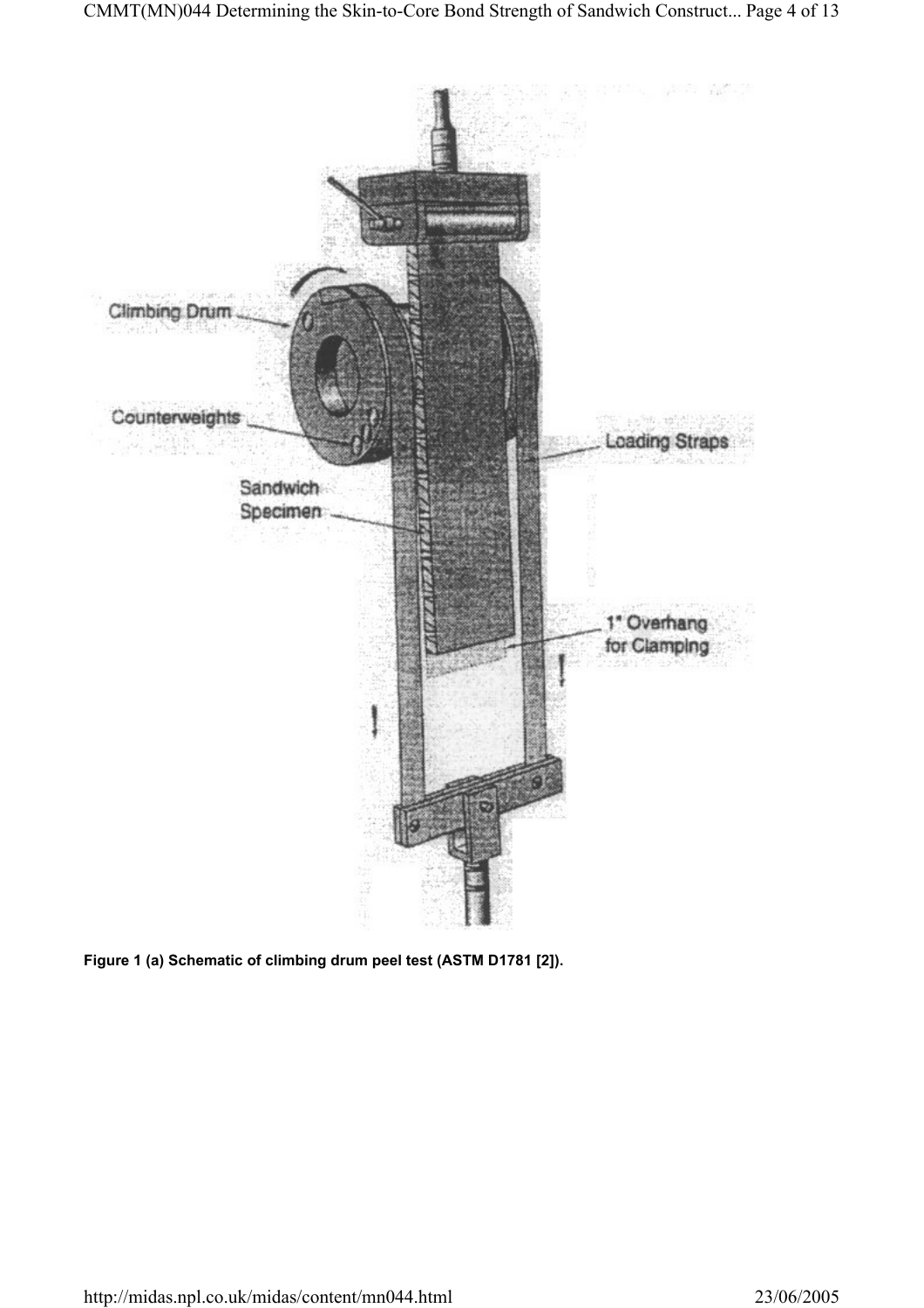



## **4 Improvements To Climbing Drum Test Procedure**

There are several areas where improvements to the climbing drum test procedure are suggested;

- (a) the torque required to deform/roll the skin/drum should be limited to (say) 50% of the total value of the torque required to peel the skin from the core.
- (b) the peel load (and consequently peel torque) should be calculated from the raw data using ISO 6133  $[3]$ which gives a procedure for averaging oscillating load curves.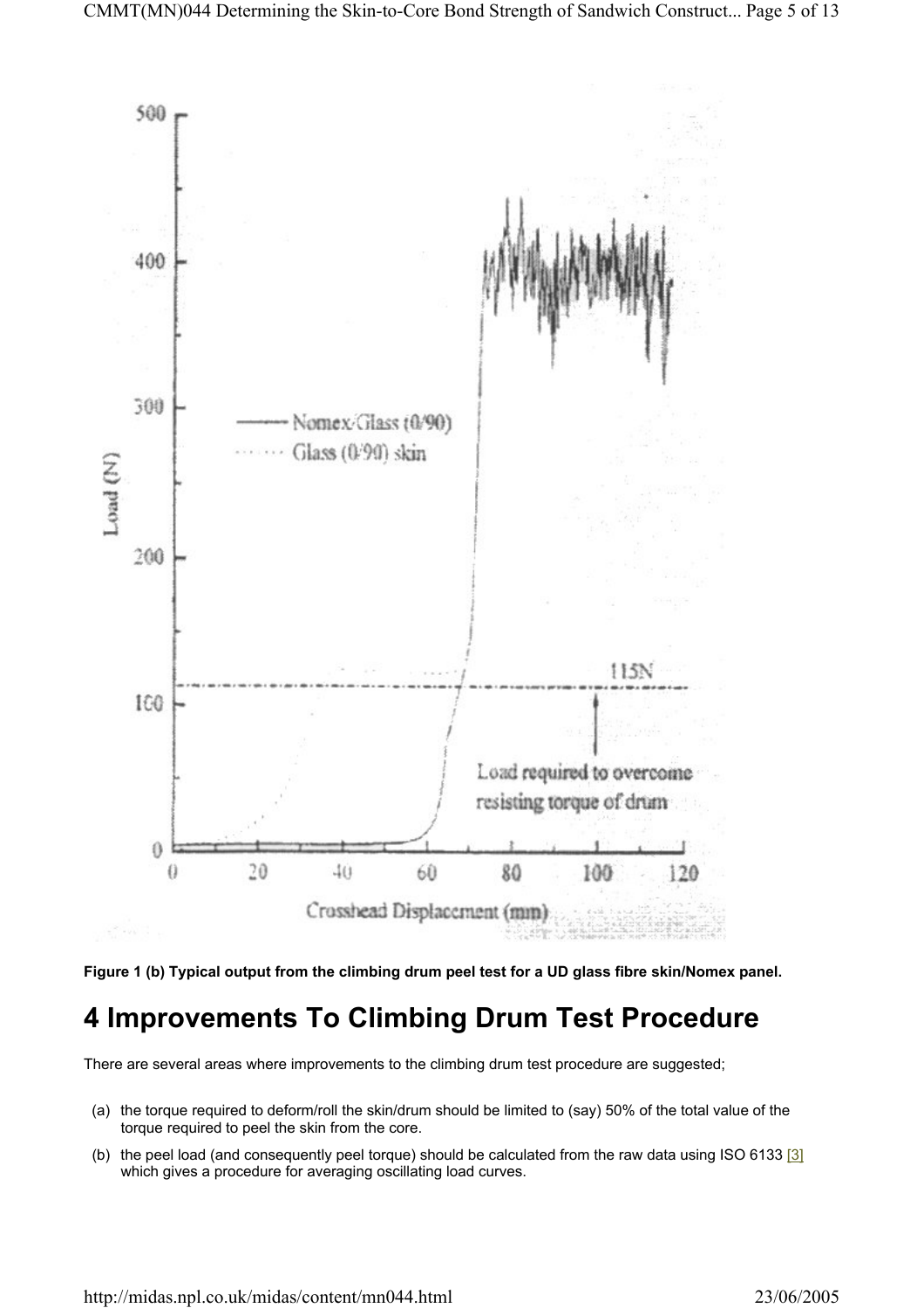However, the current 'strength' as a torque value is unsatisfactory and an alternative analysis in terms of fracture energy would be preferred that would give improved correspondence with the new tests being developed. Fracture energies would give a better design opportunity, compared to the current 'peel torque' values, without effecting the current quality assurance use of the test.

# **5 Alternative Test Configurations**

A variety of test configurations for determining the skin-to-core bond strength of sandwich panels have been proposed by various researchers [4, 5]. Some of the most popular geometries studied are shown in Figure 2. It should be noted that many of the test configurations for sandwiches have evolved from adhesive test methods [6] such as that shown in Figure  $2(e)$ .



(c) modified three point bend specimen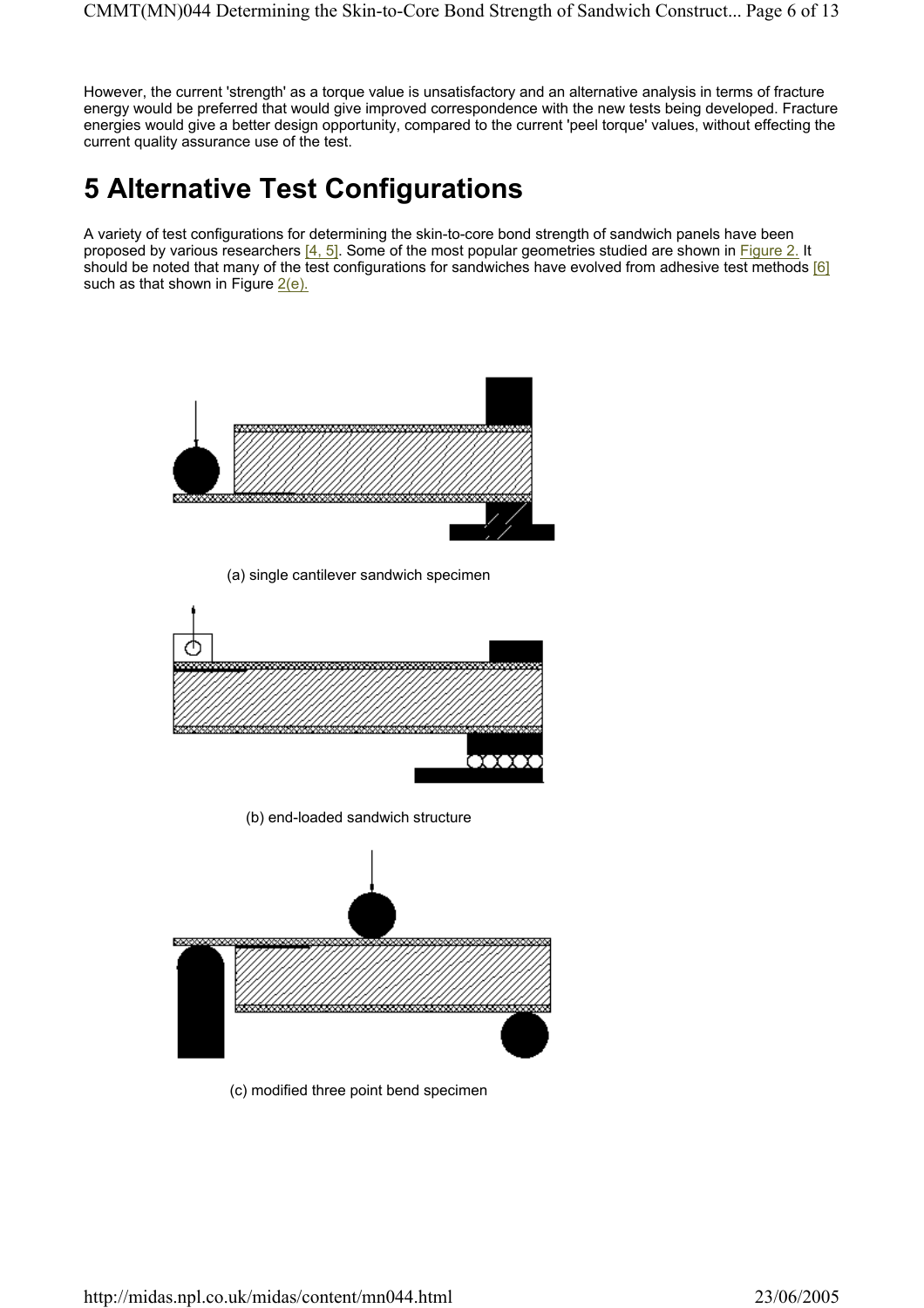

(e) adhesive test adapted to sandwich specimen

**Figure 2 Alternative sandwich skin-to-core bond strength tests.** 

### **(a) The Modified 3-Point Bend Test (MTPB)**

From previous work [7] the Modified 3- Point Bend (MTPB) configuration (figure  $2$  (c)) is considered to be a promising test method for sandwich constructions with thick skins and is investigated in this study. In this work, values of fracture energy,  $G_c$ , from 400-1000 J/m<sup>2</sup> were measured for four different glass-fibre based skins on the same balsa core. The specimen dimensions for the MTPB configuration are as follows: length=140 mm, span=120 mm and width=25 mm. Each specimen has 30 mm of the lower skin and core removed from one end. The MTPB configuration is preloaded to introduce an initial crack of approximately 10 mm prior to testing. Specimens are loaded at a crosshead speed of 2 mm/minute, and the pre-crack propagated to a desired length. The specimen is then unloaded and an areas method used to calculate values of  $G_c$ . The areas method of calculating  $G_c$  was used as it is suitable for non-linear as well as linear load-displacement responses.

### **(b) The Centre Notch Flexure Test (CNF)**

The MTPB method, as it stands, is not suitable for sandwich constructions having thin, flexible skins, hence a different configuration must be used. One such configuration has been proposed [8] and is shown in Figure 3.



**Figure 3 The Centre Notch Flexure (CNF) specimen.** 

The Centre Notch Flexure (CNF) specimen is a variation of the 3-point bend configuration. A hole is drilled through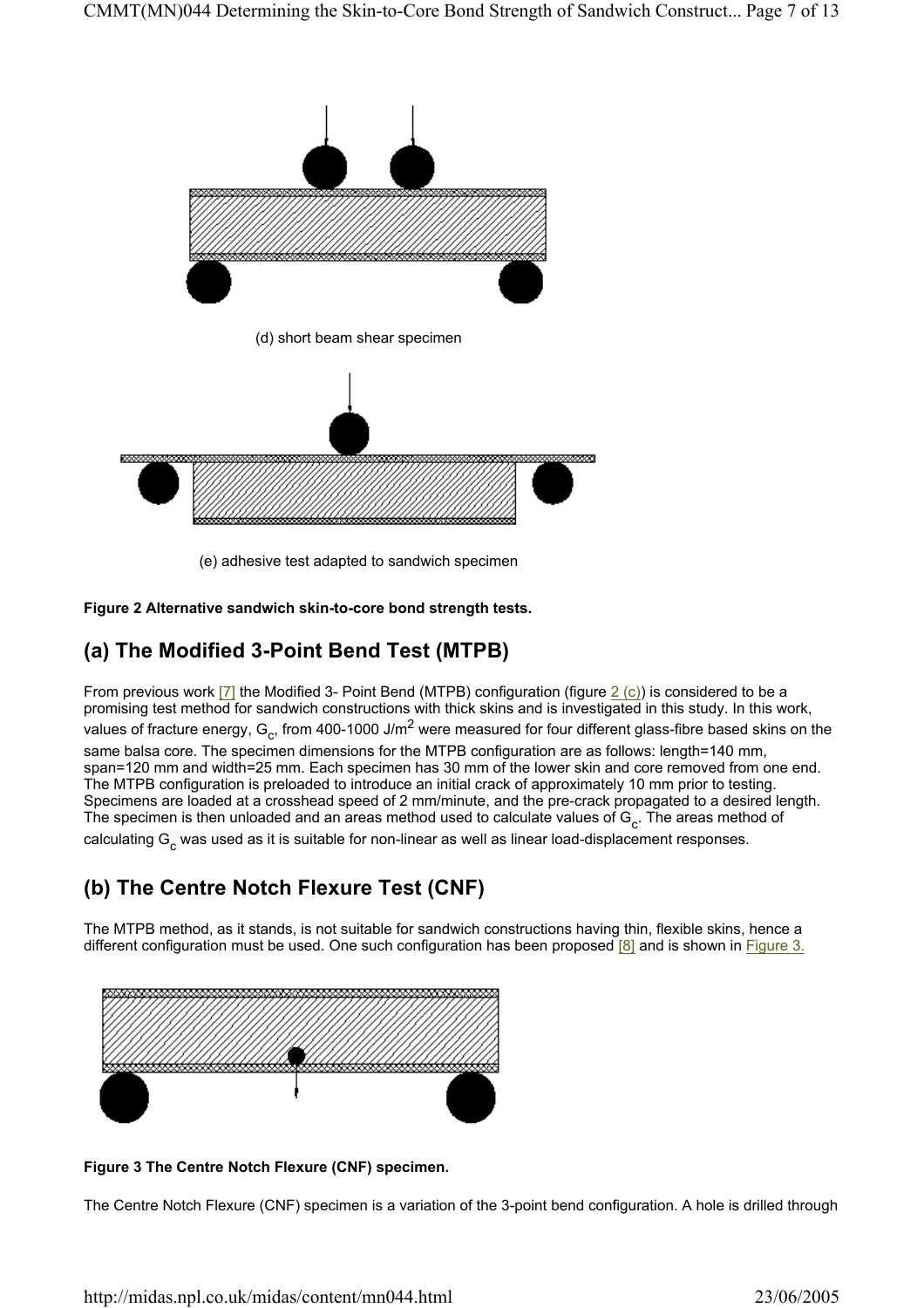the core just above the bottom skin of the sandwich and a pin is inserted through the hole and loaded as shown in Figure 3. Like the MTPB test, the CNF configuration is pre-loaded to introduce an initial crack prior to testing. Specimen dimensions and loading speed are the same as for the MTPB test. Unlike the climbing drum peel test, fracture energy data for thin skinned constructions can be calculated from the CNF test which can be compared to MTPB data.

### **(c) The Flatwise Tensile Test (ASTM C297-94)**

In addition to these alternative test methods, ASTM C297-94 'Standard test method for flatwise tensile strength of sandwich constructions' [9], is also considered as this method can be used to determine the bond strength between the skin and core as well as the tensile strength of the core, depending on the relative strengths. That is, the test will fail at the weakest link of core, skin or core-skin interface. It should be noted that this weakest link also applies to the other interface tests. Depending on the system, the interface may be a wider zone than the original physical interface due to, for example, resin impregnation of the core.

For the foam core material, 25 mm x 25 mm square specimens were tested and for the Nomex based materials, 55 mm x 55 mm specimens were used. The specimens were bonded to the loading blocks using a room temperature two part epoxy adhesive. A crosshead speed of 2 mm/min. was used.

# **6 Materials**

Three sandwich constructions were selected for testing (see Table 2). These were: (i) [0°/90°] carbon-epoxy skins with a medium density Nomex core; (ii) [0°/90°] glass-epoxy skins with a medium density Nomex core; and (iii) [±45°] woven glass-polyester skins with a PVC foam core. The materials were supplied as finished panels by Hexcel Composites Ltd. and Vosper Thornycroft (UK) Ltd. respectively.

The thickness of the skins for each of the configurations was chosen with the following rationale in mind. For the climbing drum test to be unsuitable, a skin was considered to be too thick if the torque required to roll the skin up the climbing drum apparatus was more than 50% of the value of the torque required to peel the skin from the core, (see Figure  $1(b)$ ). By calculating the force required to bend a skin of a known modulus around a radius of curvature equivalent to that of the drum in the climbing drum apparatus, the thickness of a skin requiring 50% the value of the torque required to peel the skin from the core could be calculated (N.B. the climbing drum skin/core peel strengths for the material systems chosen were known from a previous programme of work [1]). This critical skin thickness was considered to be the border-line "thick/thin" case. Sandwich constructions were chosen with skins of, or as near to this thickness as possible, together with laminates having skin thicknesses less than and greater than this critical thickness. Due to the pre-preg ply thickness and anticipated exotherm difficulties when producing thick epoxy skins, the thickest skin requirements could not always be met and slightly thinner skin constructions were fabricated.

# **7 Test Regime**

The test regime consists of each of the material combinations in Table 2 being evaluated using the following test methods; (i) climbing drum peel test (ASTM D 1781); (ii) flatwise tensile test (ASTM C297); (iii) MTPB test; and (iv) CNF test. It was hoped that by testing the range of skin thicknesses with each test method the advantages and disadvantages associated with each test method will be clear and that the optimum test conditions for thick skinned constructions could be determined.

| <b>Material</b> | <b>Skin</b>              | Core                            | Skin thickness Core thickness |
|-----------------|--------------------------|---------------------------------|-------------------------------|
| A               | [0°/90°] UD glass/epoxy  | medium density Nomex   ~1.1mm   | $\sim$ 10mm                   |
| B               | [0°/90°] UD glass/epoxy  | medium density Nomex   ~1.8mm * | $\sim$ 10mm                   |
| C               | [0°/90°] UD glass/epoxy  | medium density Nomex   ~2.1mm   | $\sim$ 10mm                   |
| D               | [0°/90°] UD carbon/epoxy | medium density Nomex   ~0.5mm   | $\sim$ 10mm                   |
| E               | [0°/90°] UD carbon/epoxy | medium density Nomex   ~1.0mm * | $\sim$ 10mm                   |
| F               | [0°/90°] UD carbon/epoxy | medium density Nomex   ~1.3mm   | $\sim$ 10mm                   |
|                 |                          |                                 |                               |

#### **Table 2 Sandwich constructions and geometries**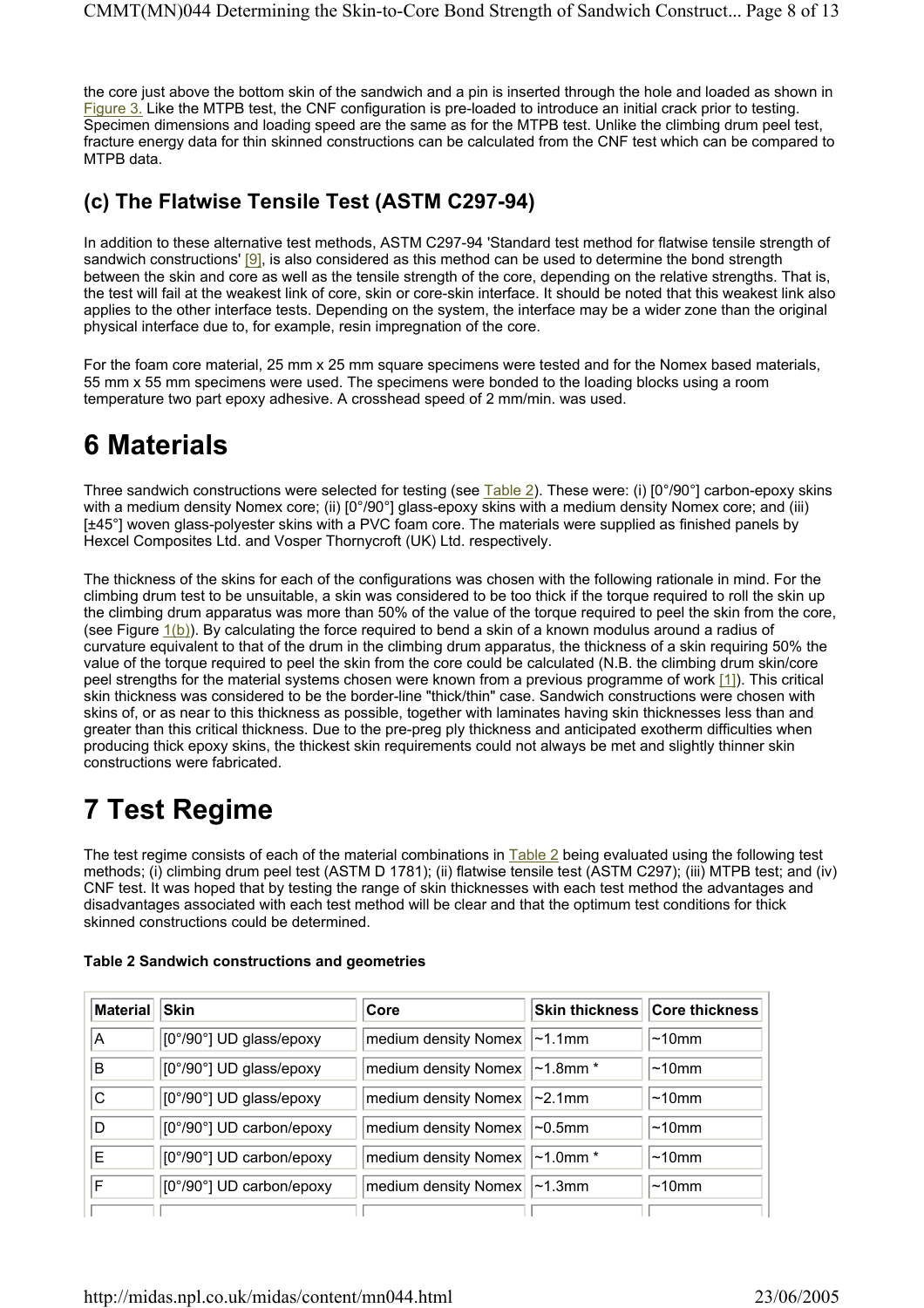| ١G | $\vert$ [±45°] woven glass/polyester $\vert$ PVC foam core | $\sim$ 1.0mm     | $\sim$ 30mm |
|----|------------------------------------------------------------|------------------|-------------|
|    | $\vert$ [±45°] woven glass/polyester $\vert$ PVC foam core | $\sim$ 2.0mm $*$ | l∼30mm      |
|    | [±45°] woven glass/polyester   PVC foam core               | $\sim$ 4.0mm     | l∼30mm      |

( \* = critical skin thickness for 50% torque level in ASTM D1781)

## **8 Results and Discussion**

Typical load versus deflection plots for the tests carried out in this study are shown in **Figure 4.** 



(c) Flatwise tensile test for foam material (d) MTPB and CNF for foam material

**Figure 4 Typical output traces for tests investigated in this study.** 

### **(a) The Climbing Drum Peel Test**

Initial tests on materials A-F (Nomex core) resulted in global deformation of the specimens due to the low shear modulus of the core. In order to prevent this, thick backing plates were bonded to the skin not being peeled with a two part room temperature epoxy adhesive. When tested with backing plates, this deformation was avoided and the skin was peeled from the specimen with crack propagation through the core region at a depth corresponding to the tips of the adhesive fillets on the core. Undeformed skins were also tested so that compensation could be made for the load required to roll the skin and drum up the apparatus. As well as the torque values calculated for these tests, a value of G<sub>c</sub>was calculated for each specimen by equating the work done by the externally applied

load to the energy required to create the resulting fracture surface area. The energy required to bend the skin and the roll the drum up the apparatus was taken into account and compensation was made for this. The values of  $G_c$ are shown in Table 3. It can be seen that apart from materials B and C, the  $G_c$ values are in good agreement for the climbing drum test. It was observed that the failure region for materials B and C was slightly further into the core region than for the other materials. This would lead to a larger peel force as more core material was removed from the sandwich as the skin was peeled away. The slight change in failure region may have been due to slightly larger adhesive fillets observed on the core.

Results for materials G and H (Table 3) show a significant amount of scatter and do not show good agreement.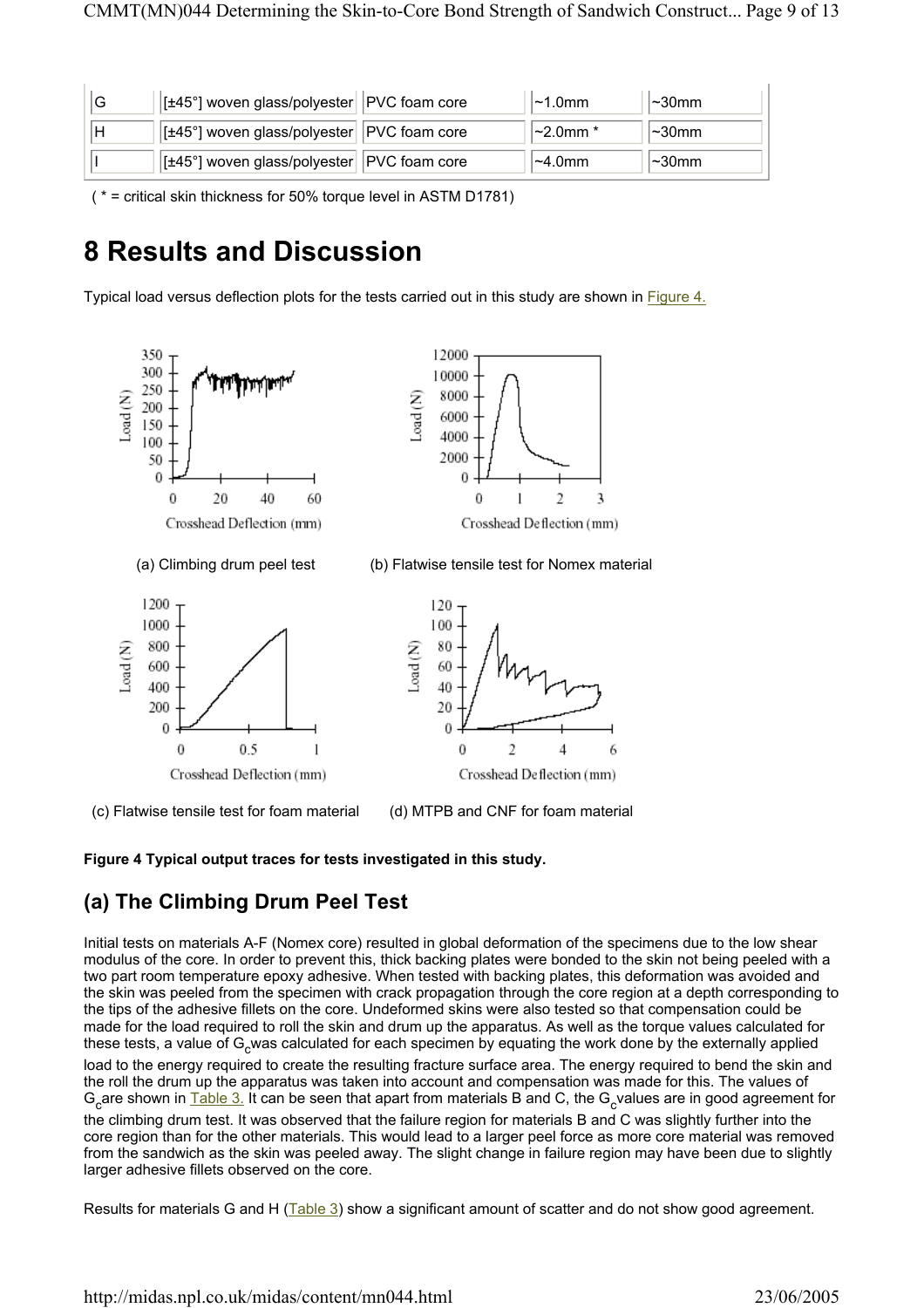Crack growth was unstable and therefore the areas method of calculating  $G_c$  is not strictly applicable without addition of a kinetic energy term. Hence the values of  $G_{c}$ quoted in Table 3 are only approximations and should not

be compared to other results. Crack growth occurred in a region corresponding to the interface of resin impregnated foam and unimpregnated foam. It was felt that some regions of material had a slightly higher proportion of resin impregnation of the foam than others.

Tests on the skins alone, resulted in higher peel loads than for skins being peeled from the core. This could have been due to a higher proportion of resin impregnation of the core or a variation in skin stiffness/thickness across the panel. Skin only specimens should be machined from the same area of the panel that complete specimens are taken from, and the skins peeled in both the skin only and complete sandwich tests should be from the same facing of the panel. The requirement of having to compensate for the load required to bend the skin and roll the drum, has for this material resulted in a lack of sensitivity for the case where the difference between the peel load of the skin and of the system is small. Material I could not be tested with this method as the load required to bend the skin exceeded the capacity of the jig.

## **(b) The MTPB and CNF tests.**

For materials A to F (Nomex core), it is clear that the fracture energy values achieved with each test method are in fairly close agreement, with material C being the only exception - see Table 3. In addition, the fracture energy values for each panel geometry are in close agreement. This is as expected as all the specimens tested exhibited steady crack growth in the core material in a direction parallel to the skin-core interface.

The composition of the carbon-epoxy skin/Nomex based materials differ only in skin thickness. The same is true for the glass-epoxy skin/Nomex materials. The tests showed that as the skin thickness increases, the load at which crack initiation occurs increases and the displacement at the load application point decreases. With consideration given to linear elastic fracture mechanics, the load required to begin crack propagation increases with skin thickness and hence the stored internal elastic energy at crack growth initiation increases. At the same time, as the skin thickness increases the work done by the applied load will decrease per unit area of crack growth due to more internal elastic energy being stored within the thicker skinned construction. As the crack area produced in the tests was approximately the same for all specimens, the fracture energy would be expected to be constant for constructions of the same core material exhibiting crack growth in the same region. The results for the Nomex based materials verify this as being the case.

Results for the PVC foam based constructions tested in the MTPB configuration show some differences in values for fracture energy. For all specimens, crack growth occurred in a region corresponding to the interface of resin impregnated and unimpregnated core close to the skin/core interface. The crack growth was not as steady as for the Nomex based materials, cracks tended to grow in a stick-slip fashion. Again, for unstable crack growth, the application of an areas method without a kinetic energy term for determination of  $G_c$  is not strictly correct and values calculated are therefore only approximations. The values of  $G_c$  for materials G and H (see Table 3) show a fairly close agreement but for the 4mm thick skin construction (material I) the value is significantly higher.

Visual examination of the specimens showed that the region of resin impregnated core for material I was significantly larger than for materials G and H. This was thought to be as a result of the fabrication process used and may be the cause of the larger values of  $G_c$  achieved. Tests on materials H and I using the CNF test proved

unsuccessful with rapid crack propagation along all specimens resulting in removal of the skin from the core. It should be noted here that thick/stiff backing plates were used for both the MTPB and CNF tests to prevent global deformation of the specimens.

### **(c) Flatwise Tensile Test Results**

The flatwise tensile tests are not designed to provide any fracture energy data. However, the test does give an indication of where the weakest link lies within the sandwich laminate. For the Nomex core material, the results show that the weakest link is within the core and not the skin-to-core interface. In these tests failure occurred in the same region as for the MTPB and CNF tests. Similarly the foam core material failed in the core, however the failure initiated in a region corresponding to the interface of resin impregnated and unimpregnated foam, and crack propagation then occurred into the core. Strength values are given in Table 3.

#### **Table 3 Results for MTPB, CNF, climbing drum peel and flatwise tensile tests.**

| Material | System | ⊥lm' | <b>Climbing Drum</b> | <b>Flatwise Tensile</b> |
|----------|--------|------|----------------------|-------------------------|
|          |        |      |                      |                         |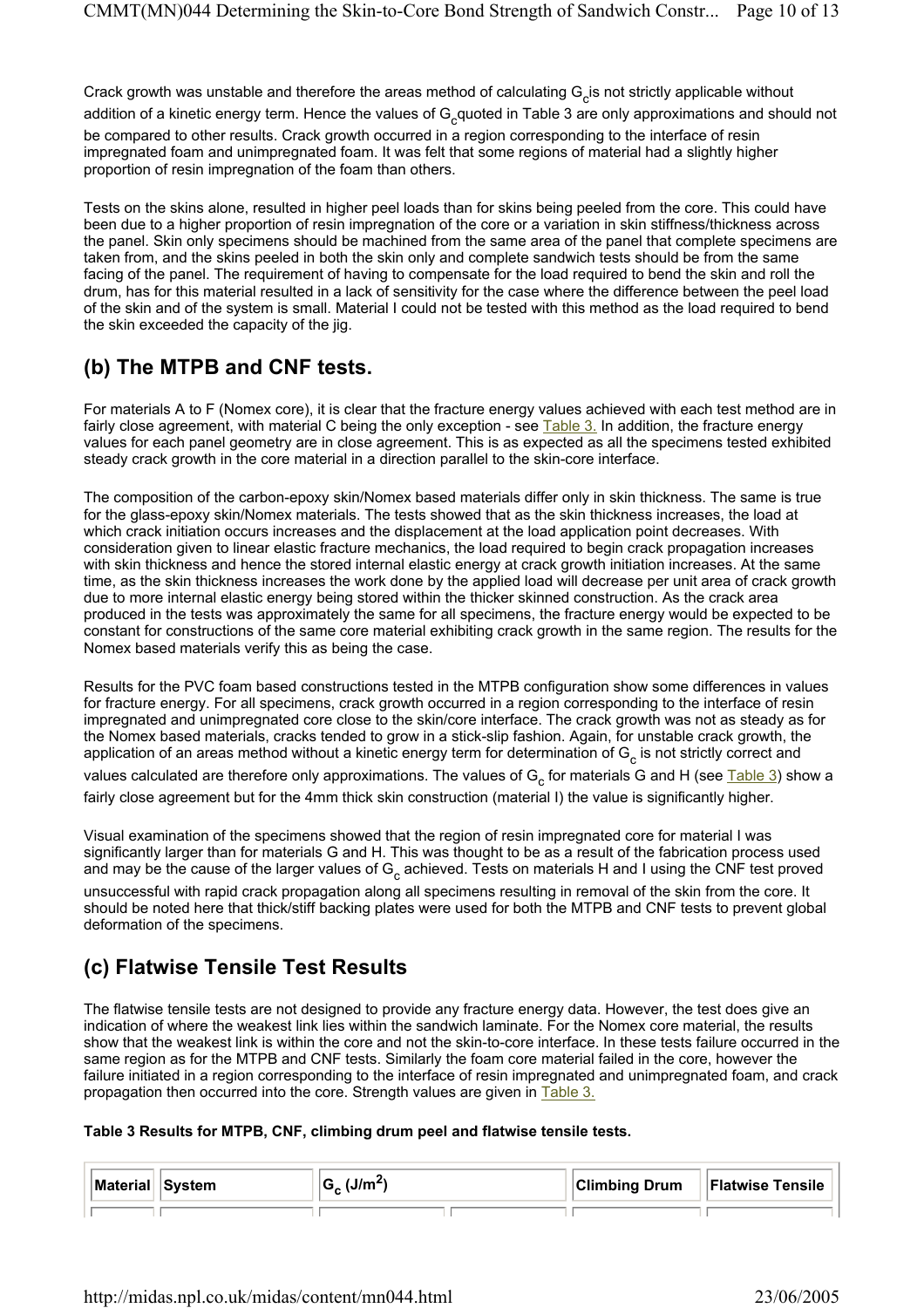|   | (skin thickness,<br>mm)  | MTPB (mean,<br>(SD)) | CNF (mean,<br>(SD)        | $(J/m2)$ (mean,<br>(SD)   | (MPa) (mean,<br>(SD) |
|---|--------------------------|----------------------|---------------------------|---------------------------|----------------------|
| A | UD glass/Nomex<br>(1.1)  | 3073 (113)           | 2794 (178)                | 1049 (28.2)               | 3.305(0.289)         |
| B | UD glass/Nomex<br>(1.8)  | 3068 (358)           | 2679 (127)                | 1359 (117)                | 3.754(0.063)         |
| C | UD glass/Nomex<br>(2.1)  | 4261 (1147)          | 2360 (153)                | 1294 (81.3)               | 3.535(0.143)         |
| D | UD carbon/Nomex<br>(0.5) | 2886 (556)           | 2787 (340)                | 1051 (37.8)               | 3.469(0.117)         |
| Е | UD carbon/Nomex<br>(1.0) | 2445 (188)           | 2807 (421)                | 1058 (39.7)               | 3.431(0.100)         |
| F | UD carbon/Nomex<br>(1.3) | 2877 (298)           | 2732 (448)                | 1094 (77.1)               | 3.529(0.040)         |
| G | GRP/PVC foam (1.0)       | 124(33.2)            | 107 (23.9)                | 58.2(23.3)                | 1.527 (0.084)        |
| H | GRP/PVC foam (2.0)       | 143(5.5)             | $\boldsymbol{\mathsf{x}}$ | 295 (75.4)                | 1.497 (0.077)        |
|   | GRP/PVC foam (4.0)       | 254(20.1)            | ×                         | $\boldsymbol{\mathsf{x}}$ | 1.716 (0.070)        |

(i) Results in bold italics are results that would have been impossible to obtain if the maximum desired skin thicknesses had bee n possible to fabricate. Pre-preg ply thickness and exotherm difficulties encountered when making thick epoxy skins necessitated thinner skins to be fabricated.

(ii) Shaded boxes indicate approximate results due to values of  $G_c$  being calculated by areas method without kinetic energy term being take n into account. Materials G-I showed unstable crack growth for tests with shaded boxes.

# **9 Concluding Comments**

The work described in this measurement note is still in progress. The climbing drum peel test method for determining the skin-to-core bond strength of sandwich structures has certain limitations, and although the test method can be improved, most beneficially by re-specifying the data analysis calculations and output, it is not suitable for testing thick skinned structures. Table 4 lists some of the advantages and disadvantages of the methods studied.

| Table 4 Summary of test methods studied. |
|------------------------------------------|
|------------------------------------------|

| <b>Test Method</b>                                     | Output                                                                                    | <b>Comments</b>                                                                             |
|--------------------------------------------------------|-------------------------------------------------------------------------------------------|---------------------------------------------------------------------------------------------|
| Flatwise Tensile Test<br>(ASTM C297-94)                | Flatwise tensile strength (MPa) of<br>sandwich constituents depending on<br>weakest kink. | • gives indication of weakest link of<br>sandwich construction.                             |
|                                                        |                                                                                           | • provides only strength data and no energy<br>based criteria,                              |
|                                                        |                                                                                           | • small specimens, but need to be<br>adhesively bonded to loading blocks in<br>loading jig, |
|                                                        |                                                                                           | • test alignment critical.                                                                  |
| <b>Climbing Drum Peel</b><br><b>Test for Adhesives</b> | Torque resistance of skin to peel loading.<br>(Nmm/mm)                                    | · large specimens needed,                                                                   |
| (ASTM D1781-93).                                       |                                                                                           | • compensations need to be made for load<br>required to roll skin and drum,                 |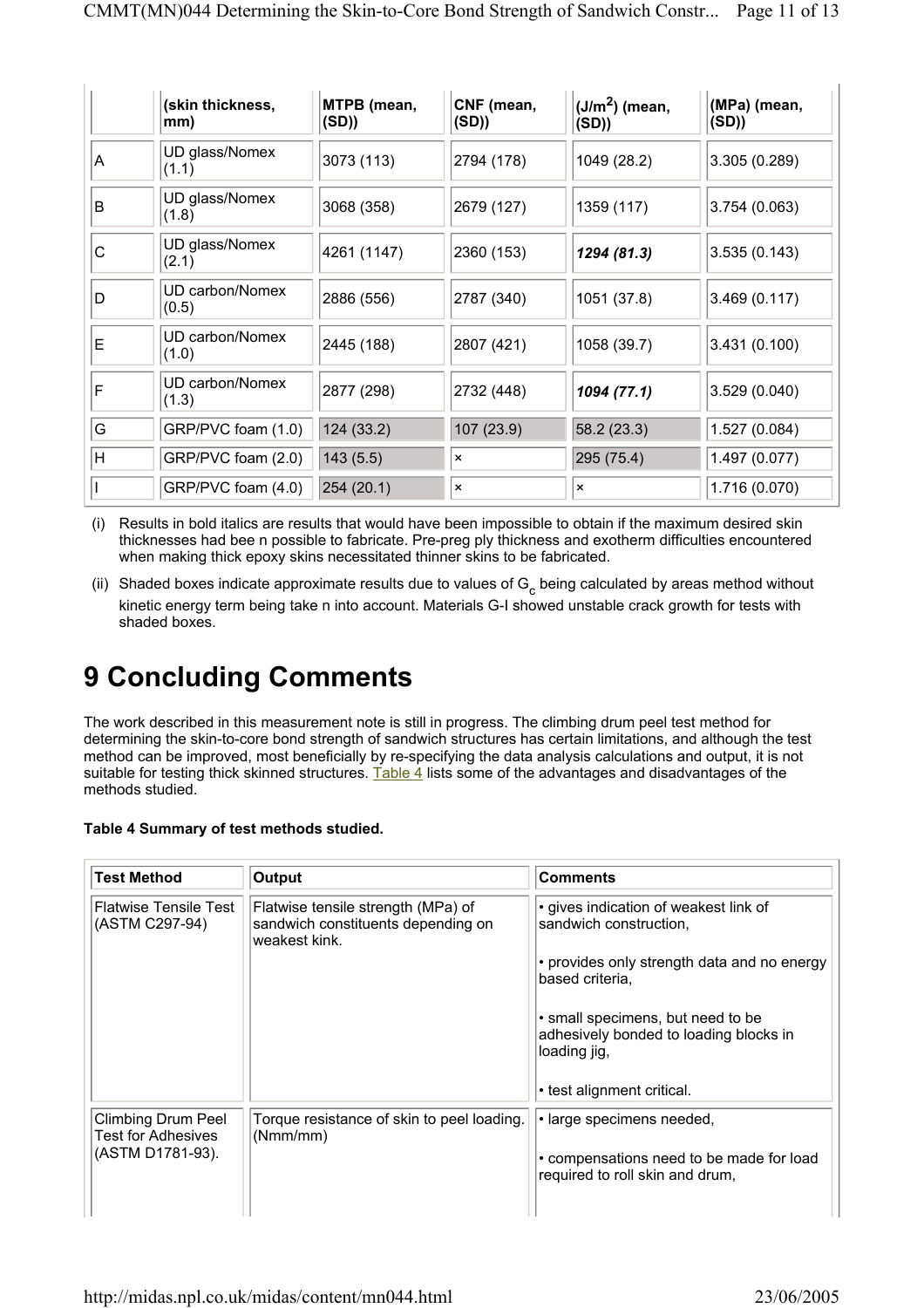|             |                                                   | • tests show non-linear responses,                                                               |
|-------------|---------------------------------------------------|--------------------------------------------------------------------------------------------------|
|             |                                                   | • unsuitable for thick skinned sandwich<br>panels,                                               |
| <b>MTPB</b> | Fracture energy, $G_{c}$ ,<br>(J/m <sup>2</sup> ) | · small specimen size,                                                                           |
|             |                                                   | • specimens easy to prepare,                                                                     |
|             |                                                   | • not suitable for thin skinned sandwich<br>panels, although stiff backing plates can<br>assist. |
|             |                                                   | • tests show non-linear responses.                                                               |
| <b>CNF</b>  | Fracture energy, G <sub>c</sub> ,                 | · small specimen size,                                                                           |
|             | (J/m <sup>2</sup> )                               | • specimens easy to prepare,                                                                     |
|             |                                                   | • not suitable for all materials,                                                                |
|             |                                                   | • tests show non-linear responses.                                                               |

Salient comments arising from this study are;

- promising agreement of results was achieved for the Nomex materials using the MTPB and CNF tests. The MTPB and CNF tests were less successful when testing the foam based materials due to unstable crack growth, however this is a property of the material and not the test method,
- thin skinned specimens can be tested using the MTPB test as long as stiff backing plates are used,
- for the tests studied, most load-displacement responses were non-linear. In order to keep the data analysis techniques relatively simple, the areas method was chosen to calculate values of  $G_c$  as this method holds for non-linear responses,
- for the foam based materials crack growth was unstable and a more complex data reduction technique is needed to include a kinetic energy term,
- $\bullet$  the climbing drum test is recommended as only being suitable for QA purposes as it stands,
- the flatwise tensile test can be used to provide an indication of where crack growth is likely to occur when using these types of test methods,
- agreement between the values of  $G_c$  calculated for the MTPB/CNF and climbing drum peel tests is poor. The validity of the areas method used for calculating  $G_c$  for the climbing drum peel test needs to be investigated.

## **10 Recommendations For Further Work**

Further work must be undertaken before a new test method can be recommended for standardisation. At this stage of the work it is considered unlikely that a single method could be used to test all sandwich material combinations and geometries. Additional investigation is needed in the following areas to ensure that;

- tests are not excessively non-linear in nature and that relatively simple and universal energy based data reduction techniques can be used,
- the loading conditions produce the desired mode of fracture,
- proposed test methods can be used for high rate tests.